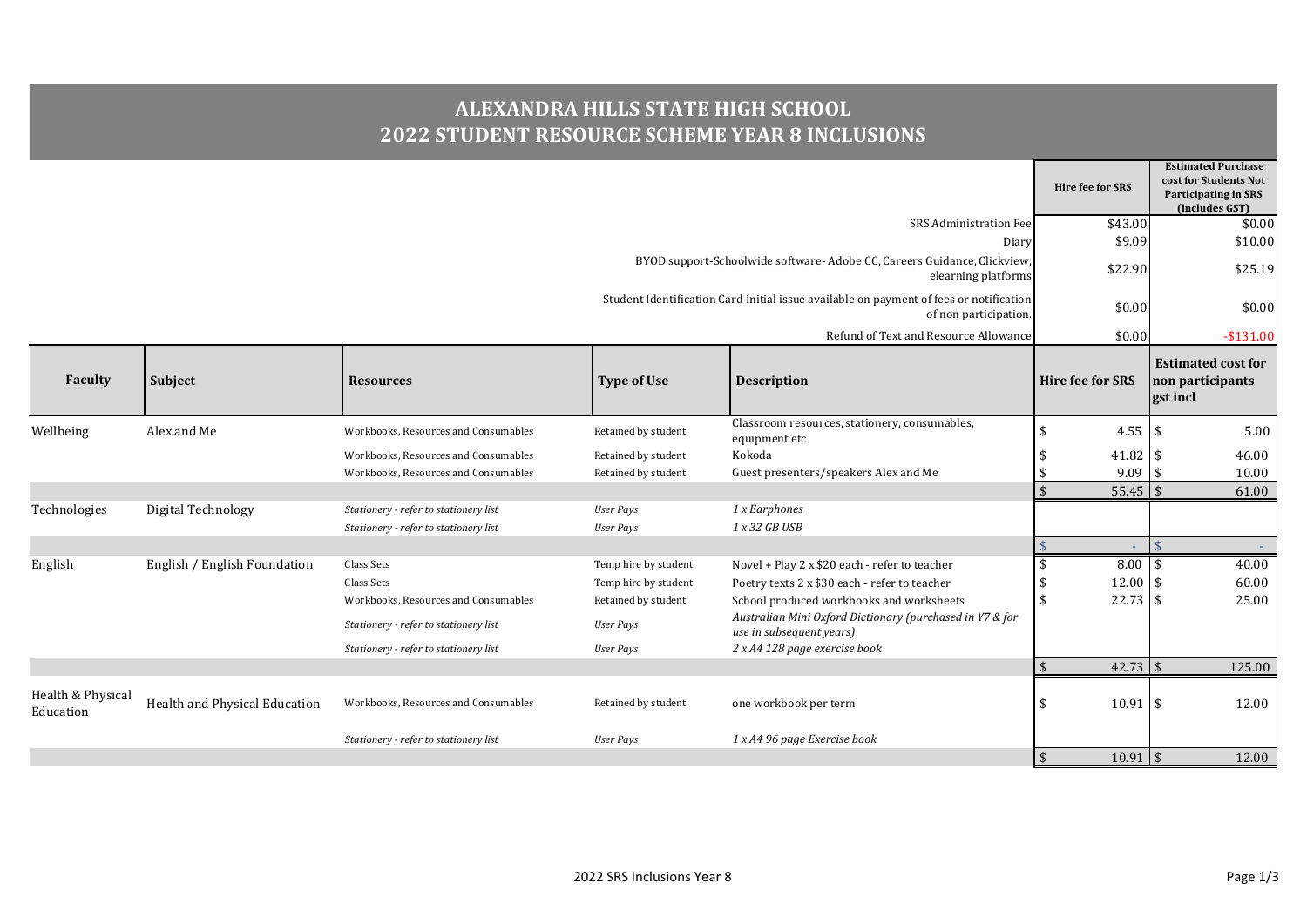| Faculty                        | Subject           | <b>Resources</b>                      | <b>Type of Use</b>   | <b>Description</b>                                                                                           | <b>Hire fee for SRS</b>          | <b>Estimated cost for</b><br>non participants<br>gst incl |
|--------------------------------|-------------------|---------------------------------------|----------------------|--------------------------------------------------------------------------------------------------------------|----------------------------------|-----------------------------------------------------------|
| Humanities &<br>Social Science | History/Geography | Textbook                              | Temp hire by student | Pearson Geography 8 - Digital access included                                                                | $\mathbf{\hat{S}}$<br>$30.00$ \$ | 55.00                                                     |
|                                |                   | Workbooks, Resources and Consumables  | Retained by student  | Access to purchased digital resources                                                                        | $4.55$ \$                        | 5.00                                                      |
|                                |                   |                                       |                      |                                                                                                              | $\sqrt{5}$<br>$34.55$ \$         | 60.00                                                     |
| Languages                      | German            | Class Sets                            | Temp hire by student | Collins German Dictionary                                                                                    | \$<br>$8.00$ \$                  | 40.00                                                     |
|                                |                   | Workbooks, Resources and Consumables  | Retained by student  | Stationery and consumables                                                                                   | 4.55                             | 5.00<br>- \$                                              |
|                                |                   | Workbooks, Resources and Consumables  | Retained by student  | Immersions                                                                                                   | $\hat{\mathbf{r}}$<br>7.27       | 8.00<br>-\$                                               |
|                                |                   | Stationery - refer to stationery list | User Pays            | Zoom Deutsch 1 Workbook (used for Y7 & 8)                                                                    |                                  |                                                           |
|                                |                   | Stationery - refer to stationery list | User Pays            | 2 x A4 128 page Exercise Book (MUST BE A4)                                                                   |                                  |                                                           |
|                                |                   | Stationery - refer to stationery list | <b>User Pays</b>     | 1 plastic document wallet                                                                                    |                                  |                                                           |
|                                |                   |                                       |                      |                                                                                                              | $\mathfrak{S}$<br>$19.82$ \$     | 53.00                                                     |
| Languages                      | Italian           | Class Sets                            | Temp hire by student | <b>Collins Italian Dictionary</b>                                                                            | $2.00 \, \text{S}$               | 10.00                                                     |
|                                |                   | Textbooks                             | Temp hire by student | Formula Italiano Uno                                                                                         | 17.50 \$                         | 35.00                                                     |
|                                |                   | Workbooks, Resources and Consumables  | Retained by student  | Stationery and consumables                                                                                   | $4.55$ \$                        | 5.00                                                      |
|                                |                   | Workbooks, Resources and Consumables  | Retained by student  | Immersions                                                                                                   | 7.27                             | 8.00<br>\$                                                |
|                                |                   | Workbooks, Resources and Consumables  | Retained by student  | Topic based workbooks (Teacher provided)                                                                     | $\mathbf{\hat{S}}$<br>$18.18$ \$ | 20.00                                                     |
|                                |                   | Stationery - refer to stationery list | User Pays            | 2 x A4 128 page exercise book (MUST BE A4)                                                                   |                                  |                                                           |
|                                |                   | Stationery - refer to stationery list | <b>User Pays</b>     | 1 plastic document wallet                                                                                    |                                  |                                                           |
|                                |                   | Stationery - refer to stationery list | User Pays            | Formula Italiano Uno Workbook                                                                                |                                  |                                                           |
|                                |                   |                                       |                      |                                                                                                              | $49.50$ \$<br>$\sqrt{3}$         | 78.00                                                     |
| Languages                      | Japanese          | Class Sets                            | Temp hire by student | Oxford Beginners Japanese Dictionary                                                                         | $3.40$   \$                      | 17.00                                                     |
|                                |                   | Workbooks, Resources and Consumables  | Retained by student  | Reproduced class workbooks and worksheets and<br>teacher prepared matter                                     | \$<br>$18.18$ \$                 | 20.00                                                     |
|                                |                   | Workbooks, Resources and Consumables  | Retained by student  | Stationery and consumables                                                                                   | \$<br>$4.55$ \$                  | 5.00                                                      |
|                                |                   | Workbooks, Resources and Consumables  | Retained by student  | Immersions                                                                                                   | $\mathbf{\hat{S}}$<br>7.27       | 8.00<br>l \$                                              |
|                                |                   | Stationery - refer to stationery list | User Pays            | 2 x A4 128 page exercise book (MUST BE A4)                                                                   |                                  |                                                           |
|                                |                   | Stationery - refer to stationery list | <b>User Pays</b>     | 1 plastic document wallet                                                                                    |                                  |                                                           |
|                                |                   |                                       |                      |                                                                                                              | $\mathfrak{S}$<br>$33.40$ \$     | 50.00                                                     |
| Mathematics                    | Mathematics       | Class Sets                            | Temp hire by student | Learning aids etc stationery items, dice, cards, spinners<br>and other resources for constructivist learning | 6.00                             | 30.00<br>\$                                               |
|                                |                   | Textbooks                             | Temp hire by student | Jacaranda Maths Quest 8                                                                                      | \$<br>$34.98$ \$                 | 69.95                                                     |
|                                |                   | Stationery - refer to stationery list | User Pays            | Casio scientific calculator FX-82AU Plus. Sharp Calculators<br>are not acceptable                            |                                  |                                                           |
|                                |                   | Stationery - refer to stationery list | User Pays            | Protractor 180 degree                                                                                        | \$<br>$\overline{\phantom{a}}$   |                                                           |
|                                |                   | Stationery - refer to stationery list | User Pays            | 4 x A4 128 page exercise book                                                                                |                                  |                                                           |
|                                |                   |                                       |                      |                                                                                                              | $\hat{\mathbf{S}}$<br>$40.98$ \$ | 99.95                                                     |